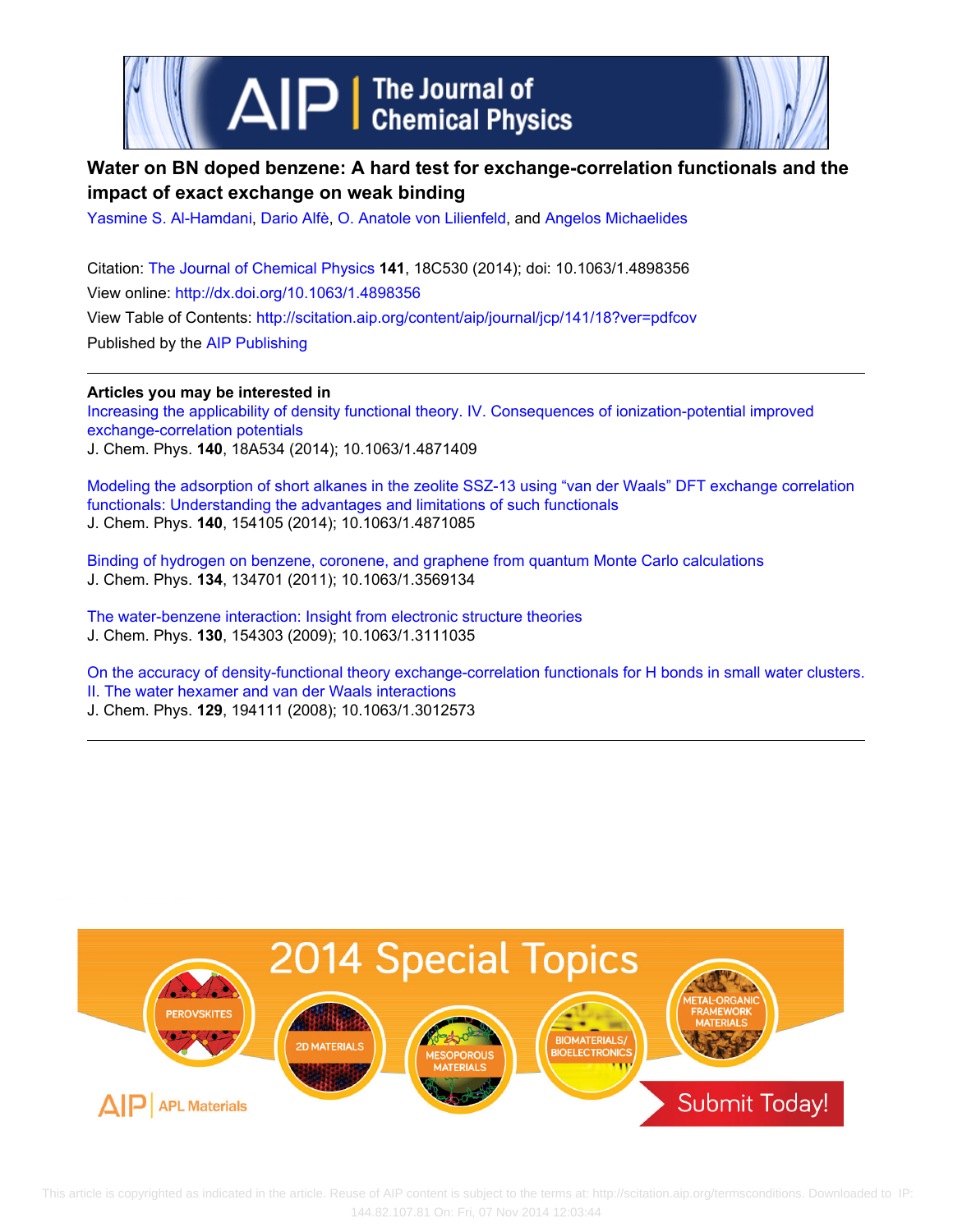

# **[Water on BN doped benzene: A hard test for exchange-correlation](http://dx.doi.org/10.1063/1.4898356) [functionals and the impact of exact exchange on weak binding](http://dx.doi.org/10.1063/1.4898356)**

Yasmine S. Al-Hamdani,<sup>1,2</sup> Dario Alfè,<sup>1,3</sup> O. Anatole von Lilienfeld,<sup>4,5</sup> and Angelos Michaelides<sup>1,2,a)</sup> <sup>1</sup>*Thomas Young Centre and London Centre for Nanotechnology, 17–19 Gordon Street, London WC1H 0AH, United Kingdom* <sup>2</sup>*Department of Chemistry, University College London, 20 Gordon Street, London WC1H 0AJ, United Kingdom* <sup>3</sup>*Department of Earth Sciences, University College London, Gower Street, London WC1E 6BT, United Kingdom* <sup>4</sup>*Institute of Physical Chemistry, Department of Chemistry, University of Basel, Klingelbergstrasse 80, CH-4056 Basel, Switzerland*

<sup>5</sup>*Argonne National Laboratories, 9700 S. Cass Avenue, Lemont, Illinois 60439, USA*

(Received 3 August 2014; accepted 6 October 2014; published online 22 October 2014)

Density functional theory (DFT) studies of weakly interacting complexes have recently focused on the importance of van der Waals dispersion forces, whereas the role of exchange has received far less attention. Here, by exploiting the subtle binding between water and a boron and nitrogen doped benzene derivative (1,2-azaborine) we show how exact exchange can alter the binding conformation within a complex. Benchmark values have been calculated for three orientations of the water monomer on 1,2-azaborine from explicitly correlated quantum chemical methods, and we have also used diffusion quantum Monte Carlo. For a host of popular DFT exchange-correlation functionals we show that the lack of exact exchange leads to the wrong lowest energy orientation of water on 1,2-azaborine. As such, we suggest that a high proportion of exact exchange and the associated improvement in the electronic structure could be needed for the accurate prediction of physisorption sites on doped surfaces and in complex organic molecules. Meanwhile to predict correct absolute interaction energies an accurate description of exchange needs to be augmented by dispersion inclusive functionals, and certain non-local van der Waals functionals (optB88- and optB86b-vdW) perform very well for absolute interaction energies. Through a comparison with water on benzene and borazine  $(B_3N_3H_6)$  we show that these results could have implications for the interaction of water with doped graphene surfaces, and suggest a possible way of tuning the interaction energy. *© 2014 Author(s). All article content, except where otherwise noted, is licensed under a Creative Commons Attribution 3.0 Unported License.* [\[http://dx.doi.org/10.1063/1.4898356\]](http://dx.doi.org/10.1063/1.4898356)

## **I. INTRODUCTION**

An accurate description of the structures and energies of weakly interacting systems is important in materials science and biology, but it is often difficult to obtain reference data either theoretically or experimentally. A key challenge lies in the ability to capture small energy differences – on the order of a few meV – that can have drastic effects on the structure. For example, water has several distinct ice polymorphs that have lattice energies within  $35 \text{ meV/H}_{2}$ O of each other. $1-6$  Likewise for water clusters, most notably the water hexamer, there are several isomers that have energies within just 5 meV/H<sub>2</sub>O.<sup>5,7,8</sup> Furthermore, in biological applications there can be numerous shallow energy minima with different conformations. Particularly for complex organic systems, predicting the exact lowest energy conformation is crucial to determine the crystal structure of drugs<sup>9, 10</sup> and the mechanisms by which proteins function. $11$ 

One particularly interesting weakly interacting system of relevance to potential applications in clean energy, water purification, hydrogen storage, and bio-sensing,  $12-16$  is the interaction of water with layered materials. Notably interfacial water on graphene, hexagonal boron nitride (h-BN), and hybrid composites of these materials. Indeed thanks to remarkable advances in combining boron, nitrogen, and carbon atoms in a cyclic aromatic arrangement it is now possible to create two-dimensional sheets with carefully structured regions of carbon and boron nitride.<sup>17–19</sup> Despite the growing number of studies for water on h-BN<sup>20–22</sup> and graphene<sup>15, 16, 23–27</sup> there are no direct measurements of adsorption energies for the water monomer, and the theoretical adsorption energies for these systems vary significantly across different high accuracy methods.25, 27–29

One can use smaller model systems for graphene<sup>25, 29–32</sup> and h-BN, such as benzene and the inorganic counterpart borazine  $(B_3N_3H_6)$ , to help understand the interaction with water. With these small molecules, it is possible to use high accuracy methods to calculate benchmark interaction energies and binding conformations,  $33-37$  that would otherwise be infeasible for the extended surfaces. Given the shortage of reference data across these systems, there is a strong incentive to deliver accurate benchmark calculations, and for our purposes,



a)Electronic mail: [angelos.michaelides@ucl.ac.uk](mailto: angelos.michaelides@ucl.ac.uk)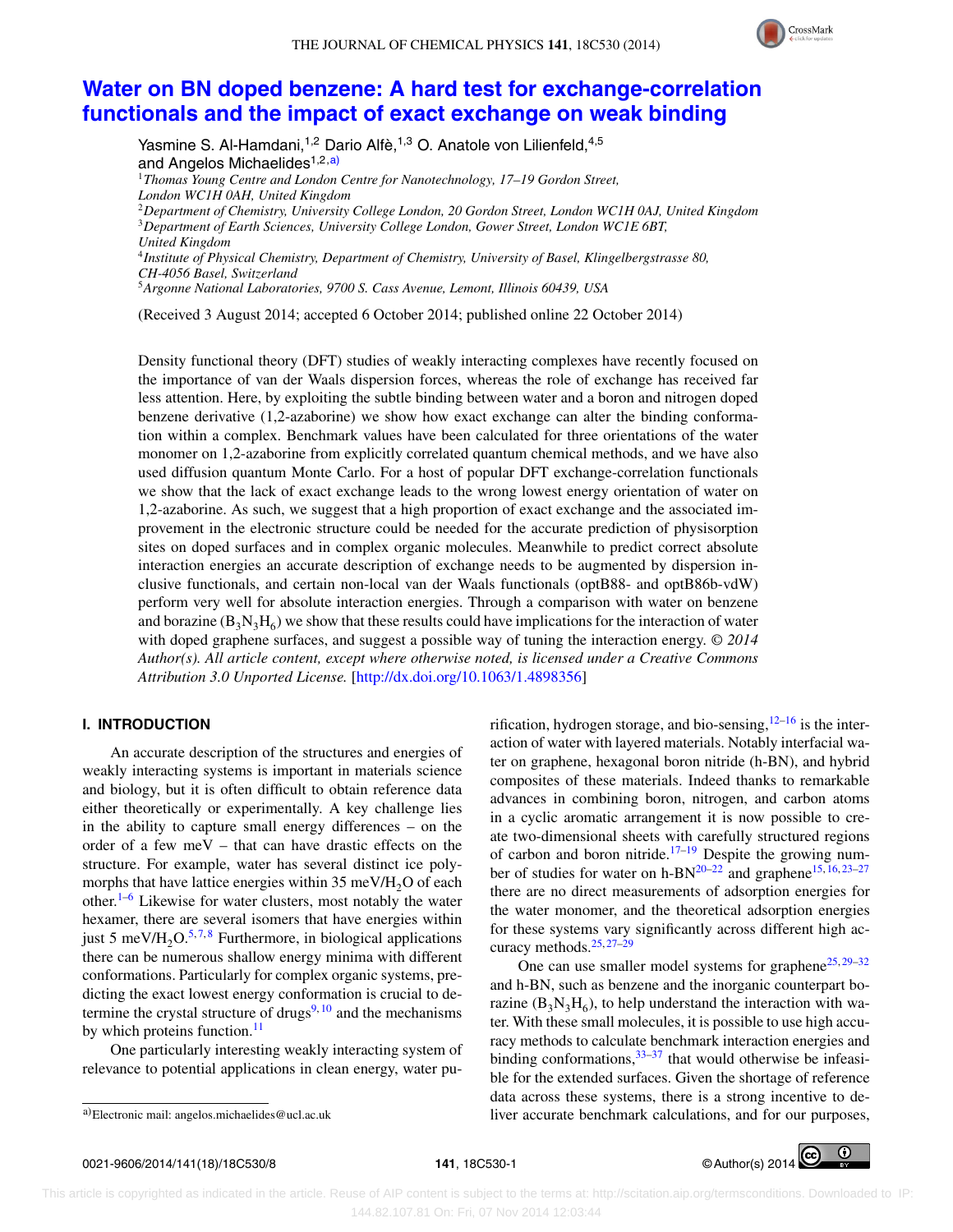we require a model system that is a hybrid of benzene and borazine. With that in mind, we study the weak binding between water and an aromatic molecule known as 1,2-dihydro-1,2-azaborine (or 1,2-azaborine for short) as a reference system. The 1,2-azaborine molecule shares many similarities to benzene, with the clear distinction being the asymmetry of the molecule due to boron and nitrogen substitution (see Fig. 1). The mixture of boron, nitrogen, and carbon atoms in this molecule makes it a suitable model for benchmarking in relation to extended surfaces that are hybrids of graphene and h-BN.<sup>38</sup> Moreover, the asymmetry makes 1,2-azaborine an ideal system for testing the performance of computational methods because each atom in the ring has a distinct chemical environment that serves as a tag, in contrast to benzene in which carbon atoms are obviously indistinguishable.

Previous work on the water-benzene interaction and other weak interaction systems has demonstrated that methods without long-range correlation fail to account for dispersion interactions that are important for the interaction energy.<sup>27, 28, 36, 39–43</sup> However, most studies of such systems have focused on the description of long-range correlation, and fewer have shown that the underlying exchange approximation can also have an impact on the binding interaction. $44-46$ Here, we have examined the water/1,2-azaborine system with coupled cluster with single, double and perturbative triple excitations (CCSD(T)), and a range of density functional theory<sup>47,48</sup> (DFT) exchange-correlation (xc) functionals. We find that many exchange-correlation functionals predict the wrong conformation of water on 1,2-azaborine, and this problem is solved by including a high proportion of exact exchange, highlighting the need for improvements in existing models of exchange. $49-52$  As part of this study we have also tested diffusion quantum Monte Carlo (DMC). For selected systems DMC has been shown to produce very accurate results27, 36, 53, <sup>54</sup> including "subchemical" accuracy (*<*1 kcal mol<sup>-1</sup>) in dispersion dominated systems.<sup>55</sup> Here we show that DMC does well with respect to the CCSD(T) benchmarks, again achieving subchemical accuracy.

This short article will start with a brief summary of the employed methods, followed by results from a set of calculations that allow us to directly compare the performance of different xc functionals with other explicitly correlated methods. After analysis and discussion of the various DFT results on the intermediate 1,2-azaborine system, we investigate the effect of the boron nitride doping, by also studying the interaction of water with the pure systems of benzene and borazine. We close with a discussion and some general conclusions.

#### **II. METHODS**

#### **A. Computational methods**

We have undertaken a series of quantum chemical calculations using Dunning's augmented correlation consistent basis sets (aug-cc-pVXZ).<sup>56–58</sup> Second order Møller-Plesset perturbation theory (MP2) with up to aug-cc-pV5Z basis sets $59,115$  along with CCSD(T) calculations at the aug-ccpVTZ level have been conducted. Due to the unfavorable scaling of CCSD(T), it is more feasible to conduct MP2 calculations with larger basis sets, deducing the complete basis set (CBS) limit, and subsequently calculating the  $\triangle CCSD(T)$ value of absolute interaction energy at the CBS limit. For a description of this procedure along with analysis of errors, the reader is referred to the recent work of Sherrill and coworkers.<sup>60</sup> Regarding the CBS limit, various extrapolation schemes have been discussed $61-65$  and we have chosen to use the one proposed by Halkier *et al.*<sup>62–64</sup> Gaussian03<sup>66</sup> was used for the Hartree-Fock (HF) and post-HF calculations.

The initial single particle wavefunctions for use in DMC were obtained from DFT plane-wave (PW) calculations using Quantum Espresso. $67$  Trail and Needs pseudopotentials (PPs) were used for all atoms in the system,  $68, 69$  warranting a standard 300 Ry energy cut-off. Previous work by Ma *et al.*<sup>36</sup> indicates that weak binding energies are not overly sensitive to the trial wavefunctions (TWs), having tested a few xc functionals (including hybrids) and also HF. We have generated TWs using the local density approximation  $(LDA)^{70}$  and also the Perdew-Burke-Ernzerhof  $(PBE)^{71}$  xc functional. The resulting wavefunctions were expanded in terms of B-splines<sup>72</sup> for efficiency. DMC calculations have been performed using the CASINO code, $73$  and we have used Slater-Jastrow type TWs, in which the Jastrow factor contains electron-nucleus, electron-electron, and electron-electron-nucleus terms. We used a combination of DMC calculations using 16 000 walkers across 160 cores and 64 000 walkers across 640 cores. Final DMC results have been derived by the weighted averaging of the results and errors. Time steps of 0.0025, 0.005, and 0.01 a.u. have been tested and the locality approximation was utilized.<sup>74</sup> We obtained statistical error bars for our interaction energies of  $\pm 3$  meV, which corresponds to 1*σ*.

Vienna Ab-Initio Simulation Package (VASP) 5.3.2<sup>75-78</sup> was used for all the DFT calculations. VASP employs planewave basis sets and uses projector augmented wave (PAW) potentials $79,80$  to model the core region of atoms. After a series of convergence tests for the plane-wave cut-off energy



FIG. 1. (a) 1,2-azaborine molecule: the carbon atoms are numbered according to their positions, nitrogen being 1 and boron being 6. The three distinct binding configurations of water (oxygen in red and hydrogen in white) on 1,2-azaborine are: C3 (b), C5 (c), and C5C3 (d).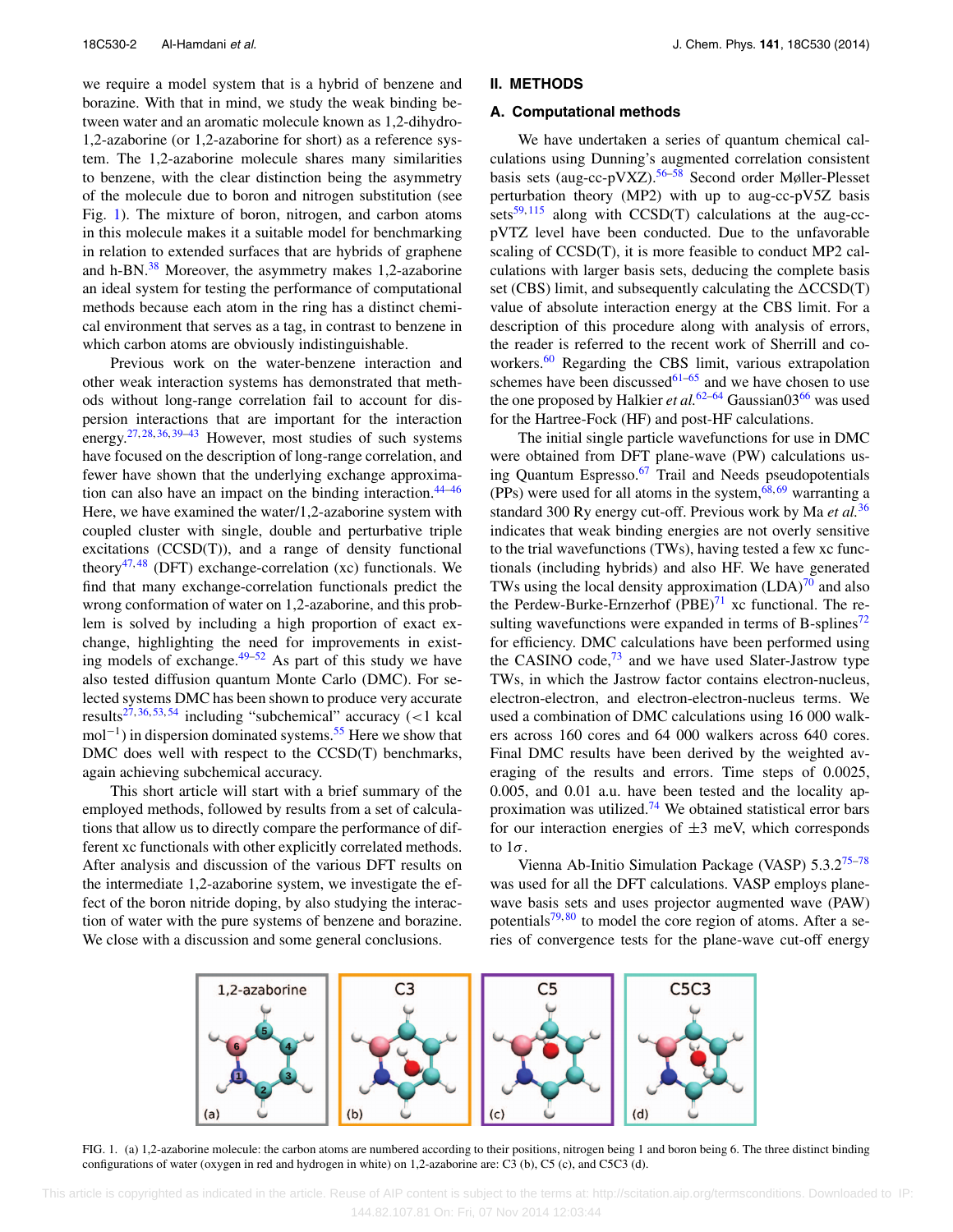and unit cell, we chose to use a 500 eV cut-off energy and a 15 Å length cubic unit cell, along with  $\Gamma$ -point sampling of reciprocal space.

There is, of course, an almost endless list of xc functionals that could be considered, and here we benchmark a selection of fairly widely used functionals. The functionals tested include  $PBE^{71}$  which is a generalized gradient approximation (GGA) functional that does not contain long-range correlation. We have also considered the hybrid xc functionals which contain a proportion of exact exchange:  $PBE0^{81,82}$ and B3LYP. $83-86$  There have been many developments to include van der Waals (vdW) dispersion in xc functionals, as discussed in the perspective of Klimeš and Michaelides<sup>49</sup> and reviewed by Grimme, $87$  and here we have tested several of these vdW-inclusive DFT approaches. Specifically, PBE-D2,<sup>88</sup> a semi-empirical functional that contains Grimme's D2 correction, and also two correction schemes from Tkatchenko and Scheffler, namely, vdW-TS $^{89}$  and vdW-TS+SCS,  $^{90}$  referred to here as TS and TS+SCS, respectively. Using the TS and TS+SCS schemes,  $C_6$  coefficients and vdW radii are determined from ground state electron densities,<sup>89</sup> whilst  $TS+SCS$  also includes long-range screening effects.<sup>90</sup> The TS and TS+SCS corrections will be applied to PBE, PBE0, and B3LYP.<sup>91</sup> We have also tested several non-local vdW density functionals from the "vdW-DF" family. $92-103$  The vdW-DFs considered include the original vdW-DF which we refer to as revPBE-vdW, $92$  several optimized vdW functionals (optPBE-vdW,  $93$  optB88-vdW,  $93$  and optB86b-vdW $94$ ), and also vdW-DF2. $95$  The exchange part of revPBE-vdW and the optimized vdW functionals are different but they all share the same non-local correlation part. In vdW-DF2, both the exchange and correlation components have been modified.

#### **B. Water and 1,2-azaborine setup**

The absolute interaction energy,  $E_{int}$ , that we refer to throughout this study is defined as

$$
E_{int} = E_{com}^{tot} - E_{sub}^{tot} - E_{wat}^{tot}, \qquad (1)
$$

where *Etot com* is the total energy of the bound complex between water and the substrate (1,2-azaborine benzene or borazine), and  $E_{sub}^{tot}$  and  $E_{wat}^{tot}$  are the total energies of relaxed substrate molecule and water, respectively.

In 1,2-azaborine the electronic environment of individual carbon atoms differs due to the asymmetry introduced through the boron and nitrogen atoms. We use the numbering scheme shown in Fig.  $1(a)$  to make the distinction between the atoms.

We obtained three distinct orientations of water over 1,2 azaborine using  $PBE-D2^{104}$  in order to carry out the benchmarking study, namely, C3, C5, and C5C3, also depicted in Fig. 1. The nomenclature of the complexes refers to the specific carbon atoms involved in hydrogen bonding, keeping in line with the numbering scheme in Fig.  $1(a)$ . The hydrogen atoms of water point toward carbon-3 and carbon-5 in all three complexes; most likely as a result of the higher electron charge around these carbon atoms due to the conjugation of the localized lone pair of electrons from the nitrogen atom. Indeed, Bader analysis shows that carbon-3 and carbon-5 have a larger atomic volume compared to carbon-2 and carbon-4,

TABLE I. Perpendicular separation distances (in Ångstrom) of the oxygen atom to the plane of the 1,2-azaborine ring  $(R_{O-plane})$ , and hydrogen atoms of water to C3 and C5 ( $R_{HW-C3}$  and  $R_{HW-C5}$ ). The shortest C–H distance is reported in each case.

|                                            | C <sub>3</sub> | C <sub>5</sub> | C5C3 |
|--------------------------------------------|----------------|----------------|------|
|                                            | 3.24           | 3.22           | 3.15 |
| $R_{O\text{-plane}}$<br>$R_{HW\text{-}C3}$ | 2.44           | 4.42           | 2.75 |
| $R_{HW-C5}$                                | 3.50           | 2.39           | 2.51 |

as a result of increased electron charge around them. Some characteristic structural parameters are listed in Table I for the three different configurations. Although the PBE-D2 geometries are not benchmark accuracy, there have been various studies on polymer crystals and layered materials,  $105-107$ and even for water on graphene, $28$  indicating that PBE-D2 can provide reasonable structures for weakly interacting systems. Interested readers may also refer to the supplementary material<sup>108</sup> for bond lengths as well as the structures of fully relaxed complexes with MP2 and several of the xc functionals that we test.

#### **III. RESULTS AND DISCUSSION**

### **A. Stability trends for water on 1,2-azaborine**

We computed benchmark absolute interaction energies for the three water adsorption complexes (C3, C5, and C5C3) mentioned in Sec. II B, using  $\triangle CCSD(T)$ . The results for  $\triangle CCSD(T)$  have been extrapolated to the CBS limit and the computed interaction energies reveal that C3 is the most stable binding configuration with an interaction energy of  $-155$  meV, followed by C5 ( $-146$  meV) and C5C3 ( $-143$ meV), as listed in Table II.

The interaction energies we computed with DMC are in reasonable agreement with  $\triangle CCSD(T)$ ; within 5–14 meV depending on the adsorption structure considered and the TW used. This level of agreement is in line with several recent studies in which DMC has been compared to coupled cluster. $27, 36, 55, 109$  The small difference between DMC and  $\triangle CCSD(T)$  interaction energies could be due to issues such as the use of PPs in DMC, the fixed node approximation in DMC, or the approximations used to obtain the  $\triangle CCSD(T)$ values (including CBS extrapolation). $60$  With regard to the relative stabilities of the complexes, the DMC results suggest the same trend as  $\triangle CCSD(T)$ : C3 is more stable than C5 and C5 is more stable than C5C3. Considering the statistical error bars for each DMC interaction energy however, C3 and C5 could be degenerate according to DMC with LDA TWs. Whilst with PBE TWs, C3 is 9 meV more stable than C5, indicating a better trend prediction with the latter. Note the total energies using LDA TWs are slightly lower than those obtained with PBE  $TWs<sup>110</sup>$  and since DMC is a variational method, we consider the interaction energies with LDA TWs to be slightly more reliable in this particular system. Therefore, once again, it appears that DMC is useful for obtaining reliable interaction energies, but there is also an inherent difficulty in using a stochastic method like DMC, to clearly distinguish between complexes with very small energy differences.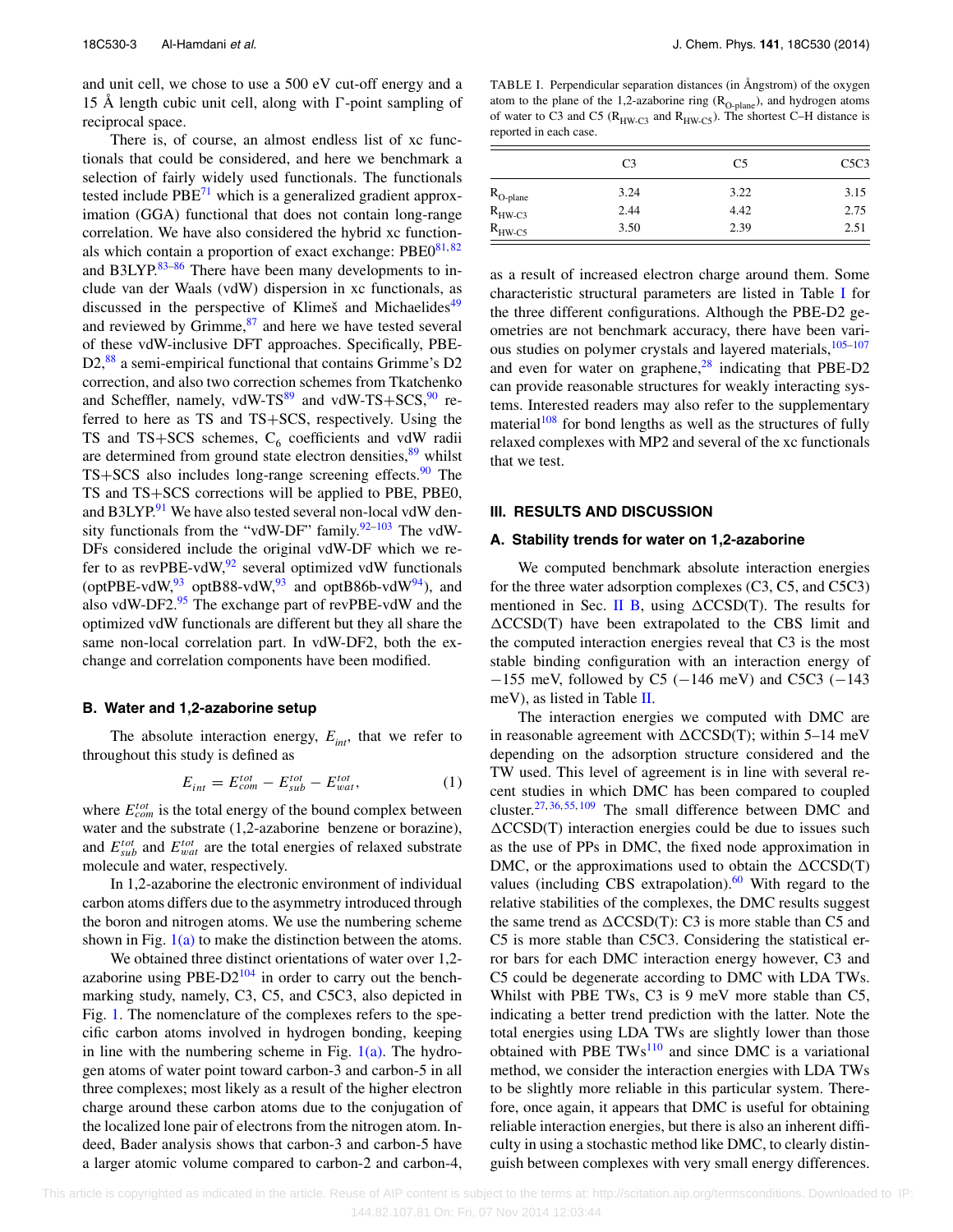TABLE II. Absolute interaction energies in (meV) of water on 1,2 azaborine, using the structures shown in Fig. 1. The benchmark values from  $\triangle CCSD(T)$  are presented in addition to DFT, HF, MP2, and DMC results. Lowest energies for each method are highlighted in bold.

| Methods                   | C <sub>3</sub> | C <sub>5</sub> | C5C3         |
|---------------------------|----------------|----------------|--------------|
| <b>PBE</b>                | $-98$          | $-110$         | $-87$        |
| PBE-D2                    | $-188$         | $-196$         | $-195$       |
| $PBE+TS$                  | $-168$         | $-174$         | $-169$       |
| PBE+TS+SCS                | $-162$         | $-169$         | $-161$       |
| revPBE-vdW                | $-115$         | $-127$         | $-96$        |
| optPBE-vdW                | $-159$         | $-170$         | $-148$       |
| optB88-vdW                | $-154$         | $-164$         | $-148$       |
| optB86b-vdW               | $-157$         | $-167$         | $-150$       |
| vdW-DF2                   | $-134$         | $-143$         | $-122$       |
| $PBE0^{0.25}$             | $-105$         | $-110$         | $-92$        |
| $PBE0^{0.50}$             | $-114$         | $-112$         | $-100$       |
| $PBE0^{0.75}$             | $-124$         | $-116$         | $-109$       |
| $PBE0^{0.25} + TS$        | $-174$         | $-173$         | $-174$       |
| $PBE0^{0.25}+TS+SCS$      | $-168$         | $-168$         | $-165$       |
| $PBE0^{0.75} + TS$        | $-191$         | $-177$         | $-190$       |
| $PBE0^{0.75}+TS+SCS$      | $-181$         | $-168$         | $-178$       |
| B3LYP <sup>0.20</sup>     | $-65$          | $-73$          | $-46$        |
| $B3LYP^{0.40}$            | $-95$          | $-97$          | $-78$        |
| B3LYP <sup>0.60</sup>     | $-125$         | $-121$         | $-110$       |
| $B3LYP^{0.20} + TS + SCS$ | $-128$         | $-131$         | $-120$       |
| $B3LYP^{0.60} + TS + SCS$ | $-187$         | $-178$         | $-183$       |
| HF                        | $-22$          | $-8$           | $+15$        |
| MP2/CBS                   | $-168$         | $-161$         | $-156$       |
| DMC $(\Psi_{LDA})$        | $-144 \pm 2$   | $-141 \pm 2$   | $-132 \pm 3$ |
| DMC $(\Psi_{\text{PBE}})$ | $-143 \pm 3$   | $-134 \pm 3$   | $-129 \pm 3$ |
| $\triangle CCSD(T)/CBS$   | $-155$         | $-146$         | $-143$       |

If we now consider the results obtained from the various DFT xc functionals, we find that the trend obtained is in stark contrast to the benchmark  $\triangle CCSD(T)$  results; with GGA and dispersion inclusive xc functionals showing preference for C5 instead of C3. However, before discussing this in detail, we analyze the performance of the xc functionals in terms of absolute interaction energies, and compare to  $\triangle CCSD(T)$ as illustrated in Fig. 2. For the most stable C3 complex the best agreement with  $\triangle CCSD(T)$  is given by optB88-vdW, optB86b-vdW, and optPBE-vdW: remarkably less than 3% errors. The other vdW functionals do not perform as well, with vdW-DF2 underbinding by 15% and revPBE-vdW underbinding by 25%. As anticipated, PBE is strongly underbinding by almost 35% due to the lack of long-range correlation, whilst dispersion corrected PBE-D2 overestimates the binding by 20%. The TS and TS+SCS corrections perform significantly better than the D2 correction, with only 10% and 5% errors, respectively.

One can see from Fig. 2 that the percentage error lines across C3, C5, and C5C3 have a very similar form, but they shift with regard to the reference  $\triangle CCSD(T)$  binding energy. This means that for the C5 complex vdW-DF2 is providing the best agreement with  $\Delta CCSD(T)$  (2% error) and the optimized vdW functionals are overbinding by 10%–15%. Whereas for C5C3, the xc functionals perform in a similar manner as for C3, with the optimized vdW functionals performing the best once again (*<*5% error). Of PBE and its dispersion corrected forms, PBE-TS+SCS performs the best for all three complexes (underbinding by 5%–15%). Note that MP2 consistently overbinds all three structures by ∼9%.



FIG. 2. The percentage difference between  $\triangle CCSD(T)$  interaction energy and that from DMC, MP2, and the various DFT xc functionals, of water to 1,2azaborine. The solid black lines at zero represent the  $\Delta CCSD(T)$  reference. Note that DMC results with both LDA ( $\Psi_{\rm LDA}$ ) and PBE ( $\Psi_{\rm PBE}$ ) TWs are reported and that the HF results are off the chart. The superscripts for the hybrid PBE0 and B3LYP functionals indicate different proportions of exact exchange.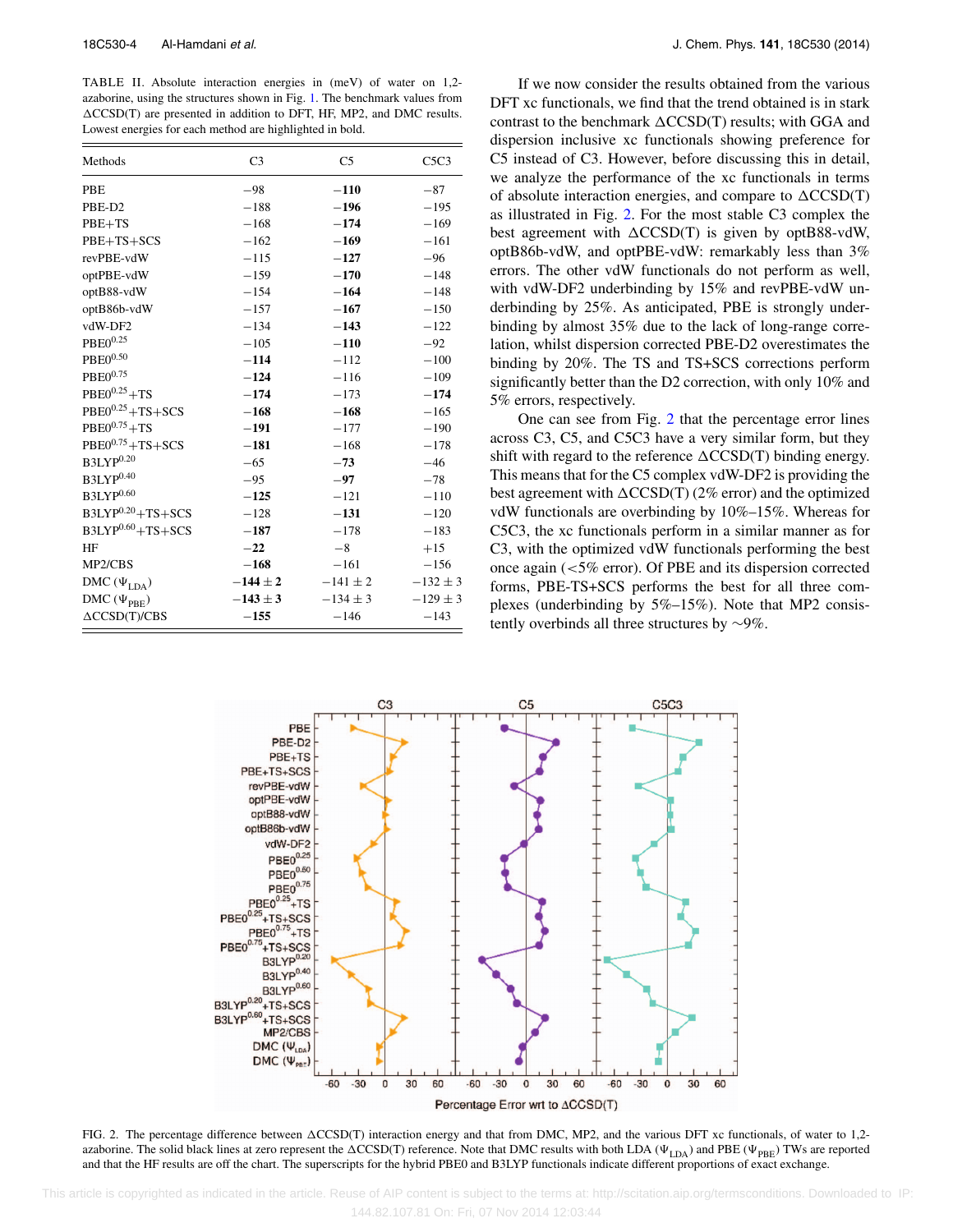

FIG. 3. The interaction energies of the C3 and C5 complexes are plotted against the proportion of exact exchange in PBE0-style calculations, with zero exact exchange corresponding to PBE.

Regardless of the absolute interaction energies of PBE, dispersion corrected PBE, and the non-local vdW functionals, they all fail to predict C3 as the most stable complex. In addition, the TS and TS+SCS corrections are not satisfactory as they stabilize the C5C3 complex such that it becomes degenerate with either C3 or C5. Clearly with a fairly flat potential energy surface, the difference between C3 and C5 is a considerable challenge for the xc functionals. According to the benchmark  $\triangle CCSD(T)$  values, C5 is only 9 meV less stable than C3, making it difficult to assign the source of error that leads to so many different xc functionals predicting the wrong trend.

One possible source of error is an inadequate description of exchange and to address this we initially performed HF calculations. We find that with HF the trend is correctly predicted with C<sub>3</sub> as the most stable configuration, despite the lack of correlation and highly underestimated interaction energies. The HF results suggest that the lack of exact exchange is perhaps the main reason for many of the xc functionals predicting C5 instead of C3. For further insight, HF symmetry adapted perturbation theory (HF-SAPT) calculations<sup>111, 116</sup> revealed that it is the exchange-repulsion energy (mostly electrostatic) that puts the binding energy in favor of C3 and not C5.

Guided by this insight, we computed binding energies using the hybrid PBE0 and B3LYP functionals with varying amounts of exact exchange. The results are listed in Table II with the proportion of exact exchange indicated by the superscripts, along with hybrid functional results corrected with the TS and TS+SCS vdW schemes. In addition, Fig. 3 shows how the interaction energies of the C3 and C5 complexes vary with the proportion of exact exchange with PBE0-like functionals.

Using standard  $PBE0^{0.25}$  the lowest energy complex is C5, but as the percentage of exact exchange is increased to 50% and above, C3 becomes the most stable complex. Similarly with B3LYP, 60% exact exchange is needed in order to switch the site preference to C3. However  $PBE0^{0.75}$  and B3LYP<sup>0.60</sup> still underbind by 20% with respect to  $\Delta CCSD(T)$ , and including the TS+SCS corrections leads to overbinding by the same amount. The combination of the hybrid functionals with TS and TS+SCS corrections tends to decrease the energy differences between the different configurations. Depending on the particular combination of exact exchange and TS-like dispersion, both C3 and C5 can be degenerate or almost degenerate or even all three structures can be almost degenerate. Overall we learn from these various calculations that a high proportion of exact exchange improves the relative energies of the various structures. However, still, in the future a more refined description of long-range correlation and exchange is needed in order to predict the correct trend and absolute interaction energies.

A change in the stability trend of weakly interacting complexes due to the amount of exact exchange is not limited to the systems studied here; Thonhauser *et al.*<sup>44</sup> observed a similar distortion in the ordering of conformers in their study of monosubstituted benzene dimers, which they corrected by using HF exchange. The need for a very high fraction of exact exchange in xc functionals to give correct predictions warrants further discussion. We have very carefully looked at the electronic structures obtained from the various functionals for the different complexes and a thorough inspection of the individual energy contributions to the absolute interaction energies was particularly informative. By decomposing the interaction energies into the kinetic, potential, Hartree, exchange and correlation energies, we have analyzed the effect of increased exact exchange on the individual energy contributions for C3 and C5. We find that the main distinguishing feature between C3 and C5, is that the kinetic energy and the repulsive terms (Hartree and exchange energies) change to different extents as the fraction of exact exchange is increased. Kinetic energy favors C5 but with a high fraction of exact exchange, the C3 complex is stabilized by less repulsion (Hartree and exchange) than in C5. This observation is in accord with the HF-SAPT results mentioned earlier.

It is known that exact exchange localizes the electrons and alleviates the surplus delocalization which is otherwise present in standard GGA calculations. The localization of electrons determines the electron density distribution over a system and therefore determines the interaction sites within complexes. In addition to orbital overlap, hydrogen bonding and dispersion interactions are also both affected by a change in the electron density distribution. The interactions in our water/1,2-azaborine complexes have contributions from hydrogen bonding, dispersion interactions, and weak orbital mixing. We have seen that the delicate balance between such interactions is sensitive to the relative contributions from individual energy terms, prompting the need for both exact exchange and a good description of the correlation energy for the reliable prediction of configurations in weakly interacting systems, such as ours.

### **B. From benzene to borazine**

Thus far we have studied the interaction of a water monomer with the intermediate 1,2-azaborine molecule as a model for boron nitride doped graphene. We have found that an inadequate description of exchange in xc functionals can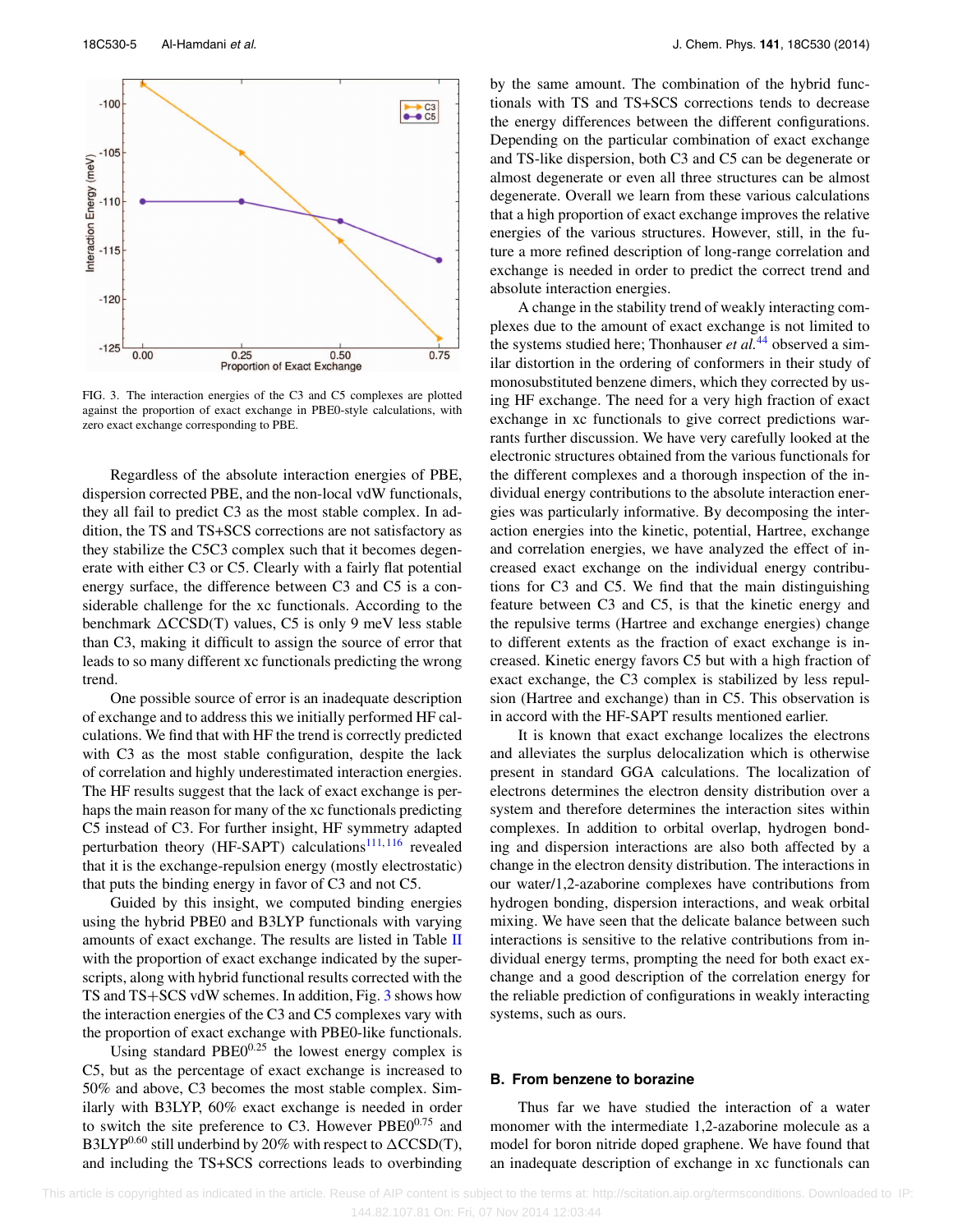alter the binding orientation, despite reasonable interaction energies being predicted by some of the vdW xc functionals. Here we establish whether xc functionals without exact exchange can correctly describe the interaction between the water monomer and the pure counterparts of 1,2-azaborine: benzene and borazine  $(B_3N_3H_6)$ . It is also useful, from a materials design perspective, to understand how the boron nitride doping affects the interaction with water, compared to graphene and h-BN; which can be mimicked to some extent by benzene and borazine, respectively. Adhering to the use of model systems allows us to compare interaction energies from DFT and benchmark CCSD(T) calculations. To this end, we have examined water on benzene and borazine and we find that in contrast to 1,2-azaborine, these pure systems are much less challenging, with different functionals able to predict the same orientation as obtained in previous benchmark calculations.<sup>33, 34, 37</sup> Previous work has shown that water tilts towards a carbon atom in benzene, and the complex has an absolute interaction energy of −145 meV calculated with  $CCSD(T).$ <sup>33, 34</sup> Similarly, in the water-borazine complex, water tilts towards a nitrogen atom and the CCSD(T) interaction energy reported by Wu *et al.*<sup>37</sup> is <sup>−</sup>92 meV.

We have relaxed several starting geometries of the water-benzene and water-borazine complexes with PBE and optB86b-vdW and the absolute interaction energies are shown in Table III. For the water-benzene complex, PBE underbinds as previously shown,  $35$  whilst optB86b-vdW performs very well: only 2% error compared to the benchmark. Moreover with PBE, there is almost no distinction between water binding to benzene or 1,2-azaborine, but using the dispersion inclusive optB86b-vdW, the binding on 1,2-azaborine is almost 20 meV stronger. Similarly using CCSD(T), our benchmark absolute interaction energy of the C3 complex  $(-155 \text{ meV})$  is 10 meV stronger than the absolute interaction energy of water to benzene (−145 meV calculated by Min *et al.*34). On borazine the absolute interaction energy is weaker according to all methods: PBE  $(-85 \text{ meV})$ , optB86b-vdW  $(-122 \text{ meV})$ , and also with  $CCSD(T)$  (−92 meV).<sup>37</sup> In all cases, the water tilts towards nitrogen in the borazine ring<sup>37</sup> and this tilting, that also occurs on 1,2-azaborine and benzene, is indicative of a weak hydrogen bond forming in all three complexes. Not only do PBE and optB86b-vdW obtain the correct binding orientations for water on benzene and borazine, but

TABLE III. Absolute interaction energies of water to benzene, 1,2 azaborine, and borazine using PBE, optB86b-vdW, vdW-DF2, and CCSD(T). The absolute interaction energies with DFT correspond to optimized structures, and the values for water-1,2-azaborine correspond to the C3 complex.

| Methods     | $H2O/b$ enzene | $H_2O/1$ , 2-azaborine | H <sub>2</sub> O/borazine |
|-------------|----------------|------------------------|---------------------------|
| <b>PBE</b>  | $-109$         | $-109$                 | $-85$                     |
| optB86b-vdW | $-142$         | $-160$                 | $-122$                    |
| vdW-DF2     | $-137$         | $-155$                 | $-129$                    |
| CCSD(T)     | $-145^{\rm a}$ | $-155^{\rm b}$         | $-92c, d$                 |

<sup>a</sup>CCSD(T) interaction energy by Min *et al.* with CBS extrapolation.<sup>34</sup>

<sup>b</sup>  $\triangle CCSD(T)$  interaction energy calculated in Sec. III A for the C3 complex.

<sup>c</sup>CCSD(T) interaction energy without CBS extrapolation by Wu et al.<sup>3</sup>

<sup>d</sup>As part of this study our absolute interaction energy is  $-84 \pm 4$  meV for water-borazine using DMC.

also optB86b-vdW yields only a 2%–3% error for the waterbenzene and C3 complexes. For completeness, we also include the results obtained with vdW-DF2 in Table III, which are similar to those obtained with optB86b-vdW. Using vdW-DF2 the error for water-benzene is 5% and for the C3 complex the binding energy agrees with the benchmark. Even so, the wrong orientation is predicted by PBE, optB86b-vdW, and vdW-DF2 for water binding to 1,2-azaborine as discussed in Sec. III A. Therefore, the prediction of binding sites with weak interactions on doped surfaces and between complex organic molecules could be compromised by an inadequate description of exchange, whilst being correct in pure systems.

Finally, it is interesting to note that water interacts more strongly with the intermediate 1,2-azaborine molecule than either benzene or borazine. If upon doping graphene with boron and nitrogen a similar increase in the interaction with water was found then this could provide a means of tuning the strength of the water substrate interaction to have specific, targeted wetting properties.

### **IV. DISCUSSION AND CONCLUSIONS**

We have calculated three benchmark values of the absolute interaction energy between a water monomer and 1,2 azaborine using  $\triangle CCSD(T)$  extrapolated to the CBS limit. The lowest energy complex according to the explicitly correlated, exact exchange methods ( $\triangle CCSD(T)$ , DMC, and MP2) is C3 with an absolute interaction energy of −155 meV from *-*CCSD(T). The DMC energies are, on average, within 6%– 8% of  $\triangle CCSD(T)$ . Meanwhile, xc functionals including PBE, dispersion corrected PBE, and an array of vdW-DFs, fail to predict the same binding configuration as  $\triangle CCSD(T)$ , MP2, or DMC. Instead, these xc functionals indicate that C5 is the lowest energy complex. Although interatomic many-body dispersion (MBD) forces have previously been shown to be neglected or wrongly described in DFT xc functionals,<sup>112</sup> HF and HF-SAPT calculations demonstrate that in this case, exact exchange corrects the trend without including MBD forces; thus we can deduce that MBD is not a source of error for the stability trend. Previous work has shown that for strongly interacting systems, like CO on Pt(111), exact exchange improves the alignment of electronic states between the substrate and the adsorbate and to recover the experimental chemisorption site.<sup>113</sup> Also, for defects in semiconductors, exact exchange is a crucial factor in finding the correct defect states (see, e.g., Ref. 114). Here, it is demonstrated that exact exchange and the associated changes to the electronic structure play a decisive role in the prediction of the lowest energy configuration for weakly interacting (asymmetric) complexes. As such, it is imperative that more emphasis is placed on the accurate treatment of exchange when using DFT to examine weakly bound complexes and adsorption. The wrong prediction of the configuration for our relatively small system of water on 1,2-azaborine suggests that the delocalization error is likely to be even more pervasive for larger systems with more shallow energy minima, such as for physisorption on doped surfaces and in crystal polymorph prediction.

In terms of the absolute interaction energies, however, the inclusion of dispersion interactions is essential for weakly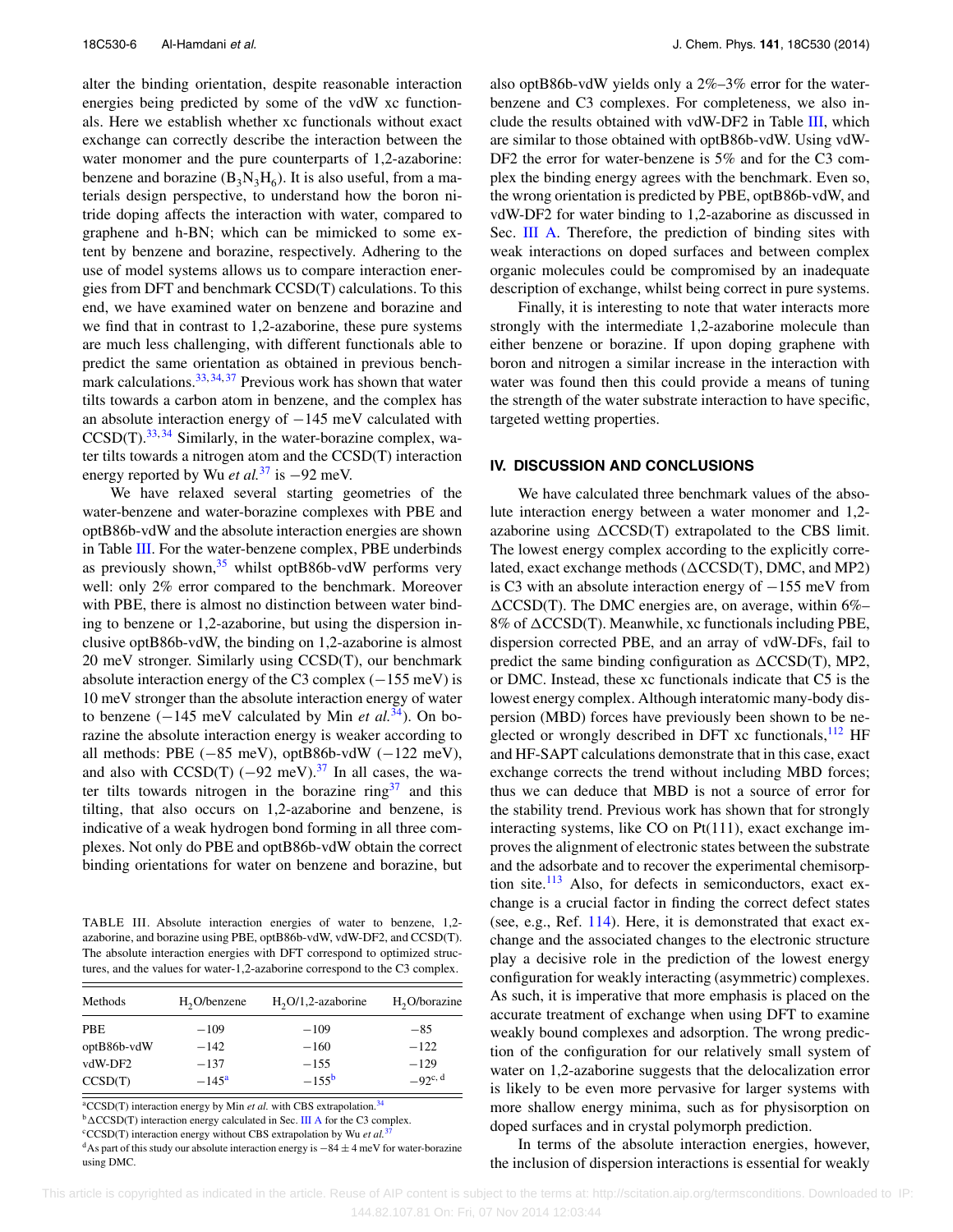bound systems, and in the systems studied here this is more accurately achieved by non-local vdW functionals than dispersion corrected PBE, PBE0, and B3LYP. By comparing absolute interaction energies, we determined that optB88-vdW and optB86b-vdW are generally the best performing xc functionals from those tested. Our findings imply that in order to predict the correct binding configuration as well as the energy, DFT xc functionals must simultaneously contain exact exchange (so as to avoid delocalization error) and account for dispersion interactions. However, even with dispersion corrected hybrid functionals we were not able to obtain a perfect trend or accurate interaction energies; echoing the need to develop xc functionals that contain a better description as well as balance, of both exchange and non-local correlation.<sup>51</sup>

Finally, we have found that water binds more strongly to the intermediate system, 1,2-azaborine than to either benzene or borazine. Should equivalent behavior be observed on doped graphene surfaces, then this could represent a means of tuning the binding and wetting of interfacial water to graphene and h-BN. In future work we will focus on exploiting this possibility.

## **ACKNOWLEDGMENTS**

We are grateful for support from University College London and Argonne National Laboratory (ANL) through the Thomas Young Centre-ANL initiative. Some of the research leading to these results has received funding from the European Research Council under the European Union's Seventh Framework Programme (FP/2007-2013)/ERC Grant Agreement No. 616121 (HeteroIce project). A.M. is supported by the Royal Society through a Wolfson Research Merit Award. O.A.v.L. acknowledges funding from the Swiss National Science foundation (Grant No. PPOOP2 138932). This research used resources as part of an INCITE project (awarded to D.A.) at the Oak Ridge National Laboratory (Titan) which is supported by the Office of Science of the U.S. Department of Energy (DOE) under Contract No. DEAC05-00OR22725. This research also used resources of the Argonne Leadership Computing Facility at Argonne National Laboratory, which is supported by the Office of Science of the U.S. DOE under Contract No. DE-AC02-06CH11357. In addition, we are grateful for computing resources provided by the London Centre for Nanotechnology and University College London. We would like to thank G. Tocci, C. Gattinoni, and R. Ramakrishnan for useful discussions.

- 1E. Whalley, [J. Chem. Phys.](http://dx.doi.org/10.1063/1.448153) **81**, 4087 (1984).
- 2E. D. Murray and G. Galli, [Phys. Rev. Lett.](http://dx.doi.org/10.1103/PhysRevLett.108.105502) **108**, 105502 (2012).
- 3B. Santra, J. Klimeš, D. Alfè, A. Tkatchenko, B. Slater, A. Michaelides, R. Car, and M. Scheffler, [Phys. Rev. Lett.](http://dx.doi.org/10.1103/PhysRevLett.107.185701) **107**, 185701 (2011).
- 4B. Santra, J. Klimeš, A. Tkatchenko, D. Alfè, B. Slater, A. Michaelides,
- R. Car, and M. Scheffler, [J. Chem. Phys.](http://dx.doi.org/10.1063/1.4824481) **139**, 154702 (2013).
- 5M. J. Gillan, D. Alfè, P. J. Bygrave, C. R. Taylor, and F. R. Manby, [J.](http://dx.doi.org/10.1063/1.4820906) [Chem. Phys.](http://dx.doi.org/10.1063/1.4820906) **139**, 114101 (2013).
- 6B. Slater and D. Quigley, [Nature Mater.](http://dx.doi.org/10.1038/nmat4017) **13**, 670 (2014).
- 7B. Santra, A. Michaelides, M. Fuchs, A. Tkatchenko, C. Filippi, and M. Scheffler, [J. Chem. Phys.](http://dx.doi.org/10.1063/1.3012573) **129**, 194111 (2008).
- 8J. M. Pedulla, K. Kim, and K. D. Jordan, [Chem. Phys. Lett.](http://dx.doi.org/10.1016/S0009-2614(98)00582-X) **291**, 78 (1998).
- 9S. L. Price, [Acc. Chem. Res.](http://dx.doi.org/10.1021/ar800147t) **42**, 117 (2009).
- 10S. L. Price, [Chem. Soc. Rev.](http://dx.doi.org/10.1039/c3cs60279f) **43**, 2098 (2014).
- 11S. N. Timasheff, [Annu. Rev. Biophys. Biomol. Struct.](http://dx.doi.org/10.1146/annurev.bb.22.060193.000435) **22**, 67 (1993). 12A. Siria, P. Poncharal, A.-L. Biance, R. Fulcrand, X. Blase, S. T. Purcell,
- and L. Bocquet, [Nature \(London\)](http://dx.doi.org/10.1038/nature11876) **494**, 455 (2013).
- 13W. Lei, D. Portehault, D. Liu, S. Qin, and Y. Chen, [Nat. Commun.](http://dx.doi.org/10.1038/ncomms2818) **4**, 1777 (2013).
- <sup>14</sup>A. Pakdel, C. Zhi, Y. Bando, T. Nakayama, and D. Golberg, [ACS Nano](http://dx.doi.org/10.1021/nn201838w) **5**, 6507 (2011).
- 15F. Taherian, V. Marcon, N. F. A. van der Vegt, and F. Leroy, [Langmuir](http://dx.doi.org/10.1021/la304645w) **29**, 1457 (2013).
- 16J. Shim, C. H. Lui, T. Y. Ko, Y.-J. Yu, P. Kim, T. F. Heinz, and S. Ryu, [Nano Lett.](http://dx.doi.org/10.1021/nl2034317) **12**, 648 (2012).
- 17L. Ci, L. Song, C. Jin, D. Jariwala, D. Wu, Y. Li, A. Srivastava, Z. Wang, K. Storr, L. Balicas *et al.*, [Nature Mater.](http://dx.doi.org/10.1038/nmat2711) **9**, 430 (2010).
- 18Z. Liu, L. Ma, G. Shi, W. Zhou, Y. Gong, S. Lei, X. Yang, J. Zhang, J. Yu, K. P. Hackenberg *et al.*, [Nature Nanotech.](http://dx.doi.org/10.1038/nnano.2012.256) **8**, 119 (2013).
- 19Y. Zheng, Y. Jiao, L. Ge, M. Jaroniec, and S. Z. Qiao, [Angew. Chem.](http://dx.doi.org/10.1002/ange.201209548) **125**, 3192 (2013).
- 20Y. Ding, M. Iannuzzi, and J. Hutter, [J. Phys. Chem. C](http://dx.doi.org/10.1021/jp110235y) **115**, 13685 (2011).
- 21L. B. Boinovich, A. M. Emelyanenko, A. S. Pashinin, C. H. Lee, J. Drelich, and Y. K. Yap, [Langmuir](http://dx.doi.org/10.1021/la204429z) **28**, 1206 (2012).
- 22M. C. Gordillo and J. Martí, [Phys. Rev. E](http://dx.doi.org/10.1103/PhysRevE.84.011602) **84**, 011602 (2011).
- 23J. Rafiee, X. Mi, H. Gullapalli, A. V. Thomas, F. Yavari, Y. Shi, P. M. Ajayan, and N. A. Koratkar, [Nature Mater.](http://dx.doi.org/10.1038/nmat3228) **11**, 217 (2012).
- 24Z. Li, Y. Wang, A. Kozbial, G. Shenoy, F. Zhou, R. McGinley, P. Ireland, B. Morganstein, A. Kunkel, S. P. Surwade *et al.*, [Nature Mater.](http://dx.doi.org/10.1038/nmat3709) **12**, 925 (2013).
- 25G. R. Jenness, O. Karalti, and K. D. Jordan, [Phys. Chem. Chem. Phys.](http://dx.doi.org/10.1039/c000988a) **12**, 6375 (2010).
- 26I. Hamada, [Phys. Rev. B](http://dx.doi.org/10.1103/PhysRevB.86.195436) **86**, 195436 (2012).
- 27J. Ma, A. Michaelides, D. Alfè, L. Schimka, G. Kresse, and E. Wang, [Phys. Rev. B](http://dx.doi.org/10.1103/PhysRevB.84.033402) **84**, 033402 (2011).
- 28E. Voloshina, D. Usvyat, M. Schütz, Y. Dedkov, and B. Paulus, [Phys.](http://dx.doi.org/10.1039/c1cp20609e) [Chem. Chem. Phys.](http://dx.doi.org/10.1039/c1cp20609e) **13**, 12041 (2011).
- 29M. Rubeš, P. Nachtigall, J. Vondrášek, and O. Bludský, [J. Phys. Chem. C](http://dx.doi.org/10.1021/jp901410m) **113**, 8412 (2009).
- 30D. Feller and K. D. Jordan, [J. Phys. Chem. A](http://dx.doi.org/10.1021/jp001766o) **104**, 9971 (2000).
- 31S. Xu, S. Irle, D. G. Musaev, and M. C. Lin, [J. Phys. Chem. A](http://dx.doi.org/10.1021/jp053234j) **109**, 9563 (2005).
- 32I. W. Sudiarta and D. J. W. Geldart, [J. Phys. Chem. A](http://dx.doi.org/10.1021/jp060554+) **110**, 10501 (2006).
- 33Y. Zhao, O. Tishchenko, and D. G. Truhlar, [J. Phys. Chem. B](http://dx.doi.org/10.1021/jp0534434) **109**, 19046 (2005).
- 34S. K. Min, E. C. Lee, H. M. Lee, D. Y. Kim, D. Kim, and K. S. Kim, [J.](http://dx.doi.org/10.1002/jcc.20880) [Comput. Chem.](http://dx.doi.org/10.1002/jcc.20880) **29**, 1208 (2008).
- 35D. Feller, [J. Phys. Chem. A](http://dx.doi.org/10.1021/jp991932w) **103**, 7558 (1999).
- 36J. Ma, D. Alfè, A. Michaelides, and E. Wang, [J. Chem. Phys.](http://dx.doi.org/10.1063/1.3111035) **130**, 154303 (2009).
- 37J. Wu, H. Yan, H. Chen, G. Dai, and A. Zhong, [Comput. Theor. Chem.](http://dx.doi.org/10.1016/j.comptc.2012.01.007) **984**, 51 (2012).
- 38V. Marcon, O. A. von Lilienfeld, and D. Andrienko, [J. Chem. Phys.](http://dx.doi.org/10.1063/1.2752811) **127**, 064305 (2007).
- 39T. Björkman, A. Gulans, A. V. Krasheninnikov, and R. M. Nieminen, [Phys. Rev. Lett.](http://dx.doi.org/10.1103/PhysRevLett.108.235502) **108**, 235502 (2012).
- 40T. Björkman, [J. Chem. Phys.](http://dx.doi.org/10.1063/1.4893329) **141**, 074708 (2014).
- 41J. Antony and S. Grimme, [Phys. Chem. Chem. Phys.](http://dx.doi.org/10.1039/b612585a) **8**, 5287 (2006).
- 42G. Graziano, J. Klimeš, F. Fernandez-Alonso, and A. Michaelides, [J.](http://dx.doi.org/10.1088/0953-8984/24/42/424216) [Phys. Condens. Matter](http://dx.doi.org/10.1088/0953-8984/24/42/424216) **24**, 424216 (2012).
- 43J. Carrasco, J. Klimeš, and A. Michaelides, [J. Chem. Phys.](http://dx.doi.org/10.1063/1.4773901) **138**, 024708 (2013).
- 44T. Thonhauser, A. Puzder, and D. C. Langreth, [J. Chem. Phys.](http://dx.doi.org/10.1063/1.2189230) **124**, 164106 (2006).
- 45Y. Kanai and J. C. Grossman, [Phys. Rev. A](http://dx.doi.org/10.1103/PhysRevA.80.032504) **80**, 032504 (2009).
- 46B. Santra, A. Michaelides, and M. Scheffler, [J. Chem. Phys.](http://dx.doi.org/10.1063/1.3236840) **131**, 124509 (2009).
- 47P. Hohenberg and W. Kohn, [Phys. Rev.](http://dx.doi.org/10.1103/PhysRev.136.B864) **136**, B864 (1964).
- 48W. Kohn and L. J. Sham, [Phys. Rev.](http://dx.doi.org/10.1103/PhysRev.140.A1133) **140**, A1133 (1965).
- 49J. Klimeš and A. Michaelides, [J. Chem. Phys.](http://dx.doi.org/10.1063/1.4754130) **137**, 120901 (2012).
- 50A. J. Cohen, P. Mori-Sánchez, and W. Yang, [Science](http://dx.doi.org/10.1126/science.1158722) **321**, 792 (2008).
- 51A. D. Becke, [J. Chem. Phys.](http://dx.doi.org/10.1063/1.4869598) **140**, 18A301 (2014).
- 52K. Burke, [J. Chem. Phys.](http://dx.doi.org/10.1063/1.4704546) **136**, 150901 (2012).
- 53L. Shulenburger and T. R. Mattsson, [Phys. Rev. B](http://dx.doi.org/10.1103/PhysRevB.88.245117) **88**, 245117 (2013).
- 54F.-F. Wang, M. J. Deible, and K. D. Jordan, [J. Phys. Chem. A](http://dx.doi.org/10.1021/jp404541c) **117**, 7606 (2013).

 This article is copyrighted as indicated in the article. Reuse of AIP content is subject to the terms at: http://scitation.aip.org/termsconditions. Downloaded to IP: 144.82.107.81 On: Fri, 07 Nov 2014 12:03:44